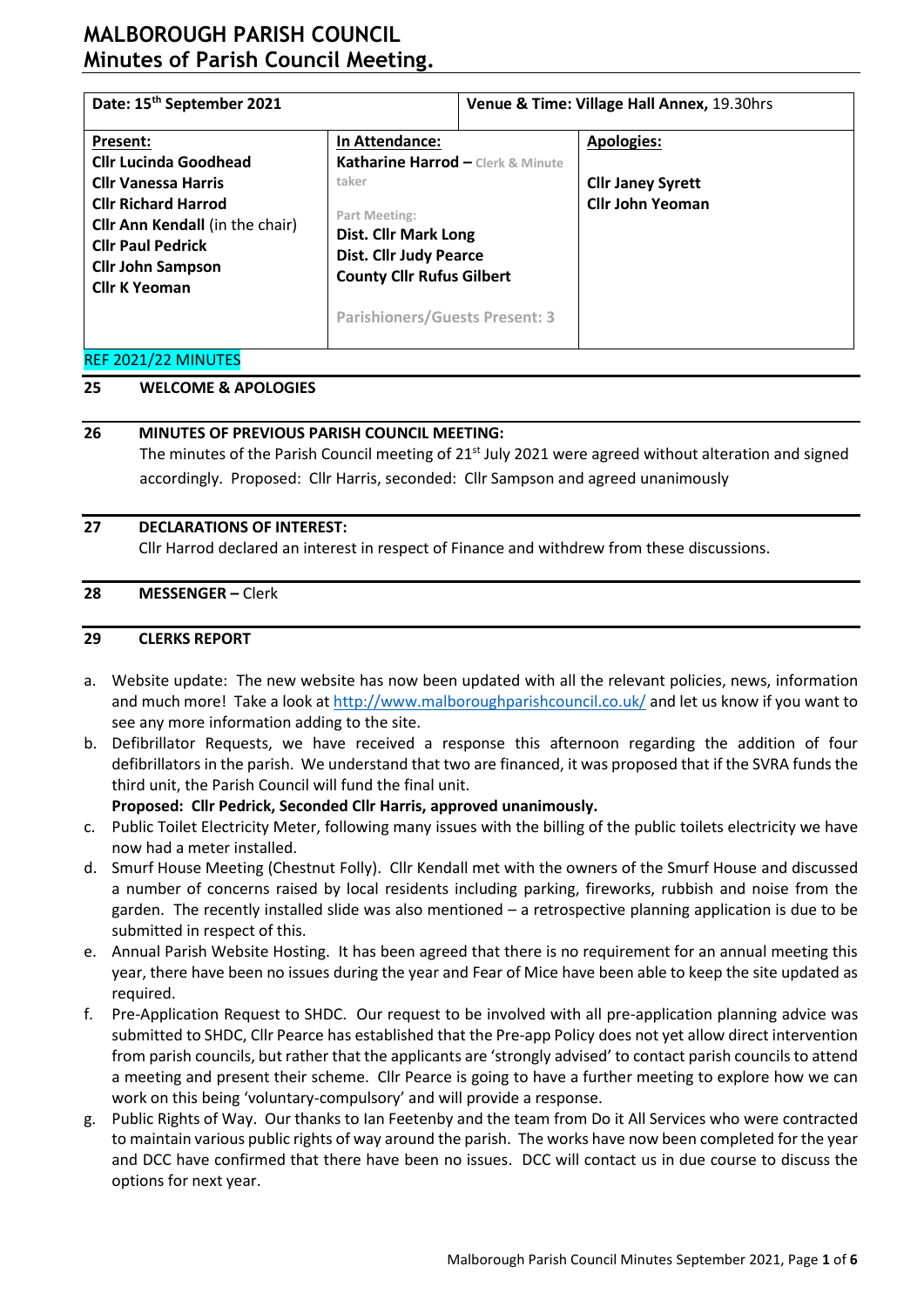- h. Public Phone Box near Post Office. The phone box is in a disgusting state, BT have advised that we could purchase it for £1 and they would supply paint but at this time we have taken the option of sending photos of the box with a request that they repaint and maintain it at their cost.
- i. Weeds at Malborough Village Hall. In the absence of any action by SHDC, Cllr John Yeoman has tackled the weeds growing on the entrance road to the village hall.
- j. 20 is Plenty signage. The new signage is now in place, we trust this will help reduce the speeds in the village.
- k. Play Area Repairs. We have been notified of various small repairs required at the main play area, these are being dealt with and once again we thank Mr Allan for all his help and assistance.
- l. The Play Area Agreement with SHDC has renewed, this service which is subsidised by South Hams District Council includes: Public Liability Insurance in respect of the play equipment and safety surfacing, monthly inspections by qualified South Hams District Council Mobile Locality Officers, plus an annual engineering report.
- m. S106 update to Neighbourhood Plan. We have received some interesting questions regarding this proposal from a neighbouring parish. Answers will be obtained and fed back to the Councillors who can then decide if to proceed or not.

#### **30 OPEN FORUM:**

## **Devon County Council Report: Cllr Rufus Gilbert:**

DEVON COUNTY COUNCIL hereby give NOTICE that:

From

**MONDAY 27 SEPTEMBER 2021** for a maximum of 5 days

Until FRIDAY 1 OCTOBER 2021 (both dates inclusive)

No person shall cause or permit any vehicle to proceed or wait on the sections of Affected Roads

#### Roads affected -**BALLS CROSS TO BATSON HILL, LOWER BATSON**

The alternative, signed, route for vehicles will be via - BATSON CROSS, A381. SALCOMBE ROAD TO HORSECOMBE CROSS, BALLS CROSS AND VICE VERSA

This temporary restriction is considered necessary to enable -**DEVON HIGHWAYS - PATCHING WORKS** 

For additional information contact: **MILESTONE INFRASTRUCTURE** Telephone: 0330 105 2660

Dated: MONDAY 27 SEPTEMBER 2021

- 1. In 2017, the Electoral Roll had 816 registered voters, in 2021 this has increased slightly to 835 registered voters, despite a good number of house sales and new properties on the market the increased number of voters is relatively low.
- 2. The Devon economy is recovering, unfortunately it is proving very difficult to employ the required number of people which is slowing down that recovery.
- 3. Adam Keay will be asked to view the white lines around the parish with a view to replacement, he will also be asked to view the potholes (particularly on Higher Town/Vicarage Corner). A request for double yellow lines on Higher Town will be added to the October Agenda.
- 4. A request will be made for more parking enforcement officers in the parish. This will be forwarded to Cllr Gilbert for action.

**Cllr Gilbert left the meeting.**

### **PLEASE report all highways issues ONLINE at:**

**<https://new.devon.gov.uk/roadsandtransport/report-a-problem/>**

**If you do not have internet access, please contact the Clerk on 07704 941150**

### **South Hams District Councillors Report, Cllrs Judy Pearce & Mark Long:**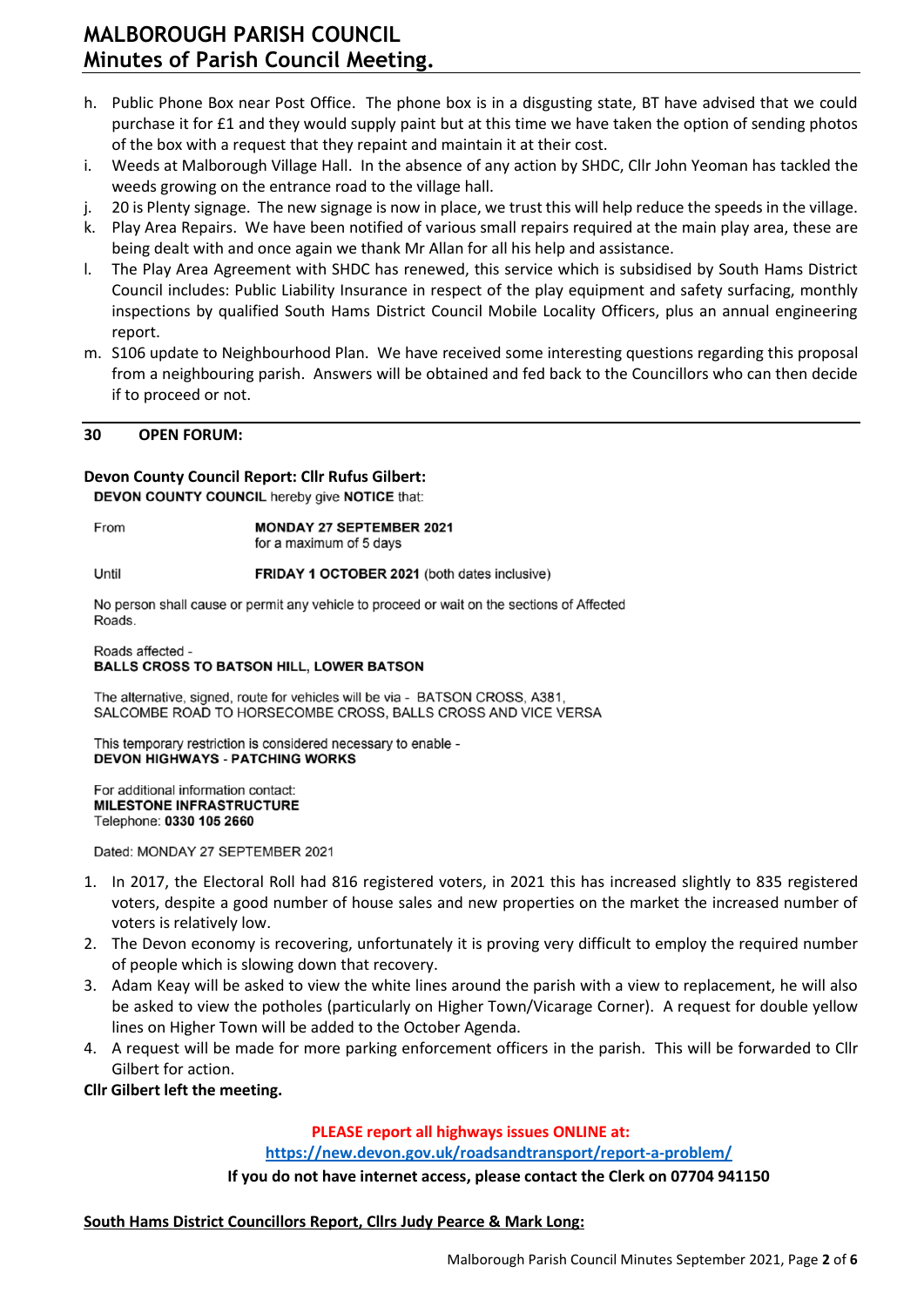- 1. Electric Vehicle Charging points SHDC have two schemes to provide charging points, one with DCC for Carparks and a second for residential charging points. It is anticipated that Central Government will, in due course, be insisting all new properties be fitted with external charging points.
- 2. Afghan Locally Employed Scheme (ALES), the government have been asking for property to house those displaced. SHDC have stated that because there is such a severe housing crisis locally, SHDC will not be participating in the scheme. That said the SeaMoor Lettings agency (owned by SHDC) have offered to run the letting of these properties in the Devon area if any landlords do come forward – they charge a smaller commission than standard agencies but offer the same level of service.
- 3. Cllr Pearce has been running a campaign with MP Anthony Mangnall regarding holiday homes/Air BnB that are incorrectly registered or do not have the relevant permissions in place. Over the winter there will be a clampdown to ensure that these properties are operating on the correct basis.
- 4. The Ward Councillors were advised of an issue with a rubbish lorry between Salcombe & Kingsbridge that was not secured properly resulting in loose rubbish all over the road. Cllrs Pearce & Long will add it to their list of issues to report.
- 5. The refuse collection issues were discussed again, Cllr Pearce confirmed that SHDC are aware of the shortcomings and reiterated if you know of anyone who is not getting their assisted collection it needs to be reported online. Or, if you're having a missed collection, it must be reported on every occasion and Cllr Pearce and Long be copied in.

Email Cllr Judy Pearce: cllr.Judy.Pearce@southhams.gov.uk Email Cllr Mark Long: cllr.Mark.Long@southhams.gov.uk

## **It takes two minutes to report a problem, please help keep our community beautiful <https://apps.southhams.gov.uk/webreportit>**

Abandoned Vehicle, Damaged or Full Dog Bin, Damaged/Full Litter Bin, Damaged/Full Recycling Bank, Dead Animal, Dirty Beach, Fly Tipping, Litter/Dog Mess, Planning Breach, Stray Dogs, AND MORE…

## 31 PLANNING:

- **a. Applications** received by the Parish Council and under discussion and consideration for the last period. Any recommendation by the Parish Council to the Planning Department is noted after the application details. Those without comment remain under discussion.
- 1. Baker Estate Update, Tom Biddle & Mark Sexton from Baker Estates attending.

There is only one property currently unsold.

Noted that nine of the open market properties are second homes, five of which are due to be retirement homes in due course.

Of the affordable properties – 4 went to Malborough residents, 2 to people with a Malborough family connection, 2 to those with a work connection and 2 to people with connections to the South Hams.

- All works are due to complete in December.
- The end plot is correct in height in accordance with the plans confirmed by Enforcement.
- The footpath will be opened at the end of September.
- Devon bank works will start Oct/Nov along the main road.
- The hawthorn hedge at the end will be reinstated at the end of November.
- Gabion baskets, this will be dealt with Nov/Dec and will be planted all the way along.
- There was police involvement with an issue with one of the hedges that was damaged by a third party.
- A number of panels have been removed by one of the paths, Baker Estates will arrange for this to be fixed.

A site meeting will take place between Baker Estates, Cllr K Yeoman, Cllr Mark Long & the Clerk.

- 2. 3300/21/VAR, West Soar House, Variation of Condition 2. **MPC Support** Ratification Only:
- 3. 1242/21/HHO, Broad Downs, single storey extension to ground floor. **MPC Support**
- 4. 2770/21/FUL, Oceans Reach, Part Retrospective Mobility Scooter Shed & External Lighting. **MPC Object**

Malborough Parish Council Minutes September 2021, Page **3** of **6**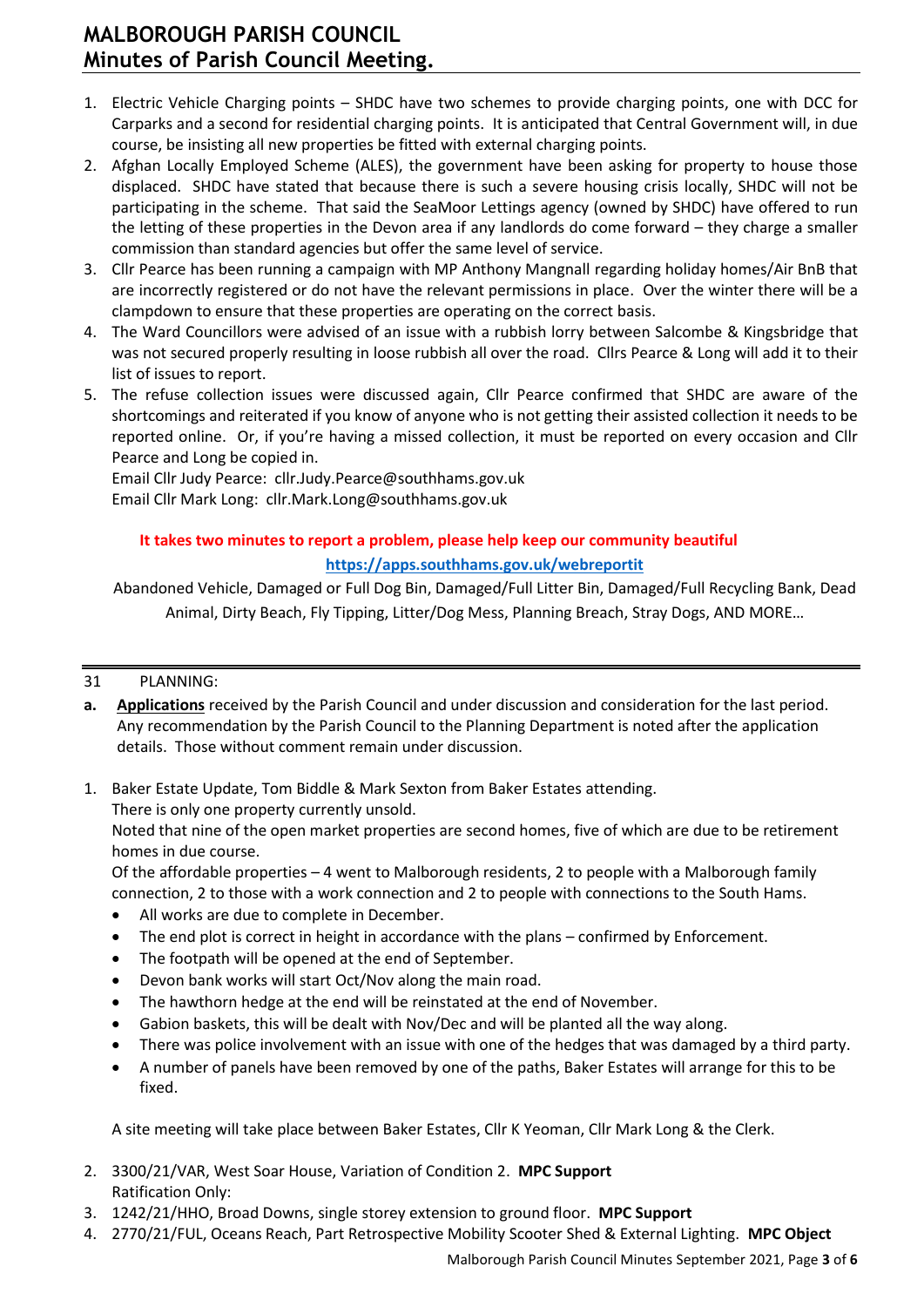#### **NOTE: When providing a response to applications, the Malborough Neighbourhood Plan will be referenced.**

## **b. Decisions:**

- 1. Appeal Decision Land at Lower Mill Park, TQ7 3BL: **Appeal Dismissed by the Planning Inspectorate**
- 2. 1969/21/HHO, 39 Collaton Road, erection of rear garden balcony terrace. **No Decision**
- 3. 2524/21/HHO & 2525/21/LBC, Church Gate Cottage, Replacement of two windows. **Withdrawn**
- 4. 1957/21/FUL, Lincombe Boat Yard, replacement roof/side & extend storage area. **Conditional Approval**
- 5. 2694/21/CCN, Bolberry House Farm, Temporary Holiday Site. **SHDC No Objection, Recommend Approval**
- 6. 1557/21/VAR, Alston Gate, Removal condition 1, variation of conditions 2,5 & 6. **No Decision**
- 7. 1558/21/VAR, Alston Gate, Remove condition 2, variation of conditions 3,9,10,11 & 16. **No Decision**
- 8. 2586/21/VPO, Alston Gate, Removal of affordable housing obligation. **REFUSED**
- 9. 2548/21/HHO, West Soar Barn, Replacement extended eaves. **SHDC Conditional Approval**
- 10. 1018/21/VAR, Little Maryknowle, variation of condition 2. **SHDC Conditional Approval**
- 11. 1390/21/FUL, Higher Broadmoor Farm, Temp Ag Building. **No Decision**
- 12. 1695/21/HHO, 27 Malborough Park, Single Storey Extension. **SHDC Conditional Approval**
- 13. 2065 & 2066/21/HHO, Stable End, Portlemore Barton. **SHDC Conditional Approval**
- 14. 2358/21/HHO, 2 Alston Gate, Erection of detached garage & Store. **SHDC Conditional Approval**
- 15. 1915/21/HHO, Seaways, Coombe, New larger garage. **SHDC Conditional Approval**
- 16. 3656/20/TCA, 3 Alma Terrace, Cherry crown reduction on all sides by 0.5m. **No Decision**

## **c. Enforcement issues:**

Please note that the Enforcement Lists are confidential and issues concerning Enforcement cannot be discussed at a public meeting.

South Hams District Council are responsible for the enforcement of all planning breaches, the Parish Council have no authority to deal with issues of this nature.

Please will all parishioners continue to report full details of any violations that do not adhere to the original application for which permission was granted. ALL violations can be reported to Enforcement via [www.southhams.gov.uk/article/3043/Report-a-Planning-Breach](http://www.southhams.gov.uk/article/3043/Report-a-Planning-Breach)

### **32 BUSINESS TO BE DISCUSSED:**

- a) Malborough Burial Ground: Unfortunately, we have received reports that the burial ground is being used to play football and other games. Furthermore, flowers and other items left on graves have been damaged or gone missing. The burial ground is a place of rest for our family, friends and neighbours, it is not a play area. Please respect this. The gap between the estate and burial ground will be filled by planting or adding additional fencing. Malborough Garden Services will be asked to fill the gap and submit their invoice.
- b) New Bench on Cycle Path: We have been advised that young people congregating by the bench have caused issues for people using the path and have also been throwing litter in the nearby field. The Councillors agreed that due to the potential risk to nearby horses, the bench needs to be removed until the situation is resolved, the family will be contacted to discuss an alternate site for the bench. Cllr Harris will arrange for the bench to be temporarily removed as a matter of urgency; Cllr Kendall will speak with the people in the Coop to advise them of the reason for the bench removal and possible relocation.
- c) Social Housing Issues Guinness Trust. A report has recently been made to the housing association regarding a pile up of rubbish causing a potential vermin issue with rats being seen at the rear of the houses on Collaton Road. If any Sparrow Park residents are experiencing a problem with vermin, please report directly to the contact centre on 0303 123 1890. Environmental Health will also be advised. Post Meeting Note: We have now received reports of rats on Jubilee as well as Sparrow Park & Collaton Road. South Hams District Council may be able to help with free pest control, please see link for details: <https://www.southhams.gov.uk/pests>
- d) Proposal for additional signage at Shute Park footpath. There is currently a safety issue as both people and vehicles use the first section of the footpath. It was proposed to purchase a sign to put at the entrance to encourage vehicles to slow down as pedestrians are on the path.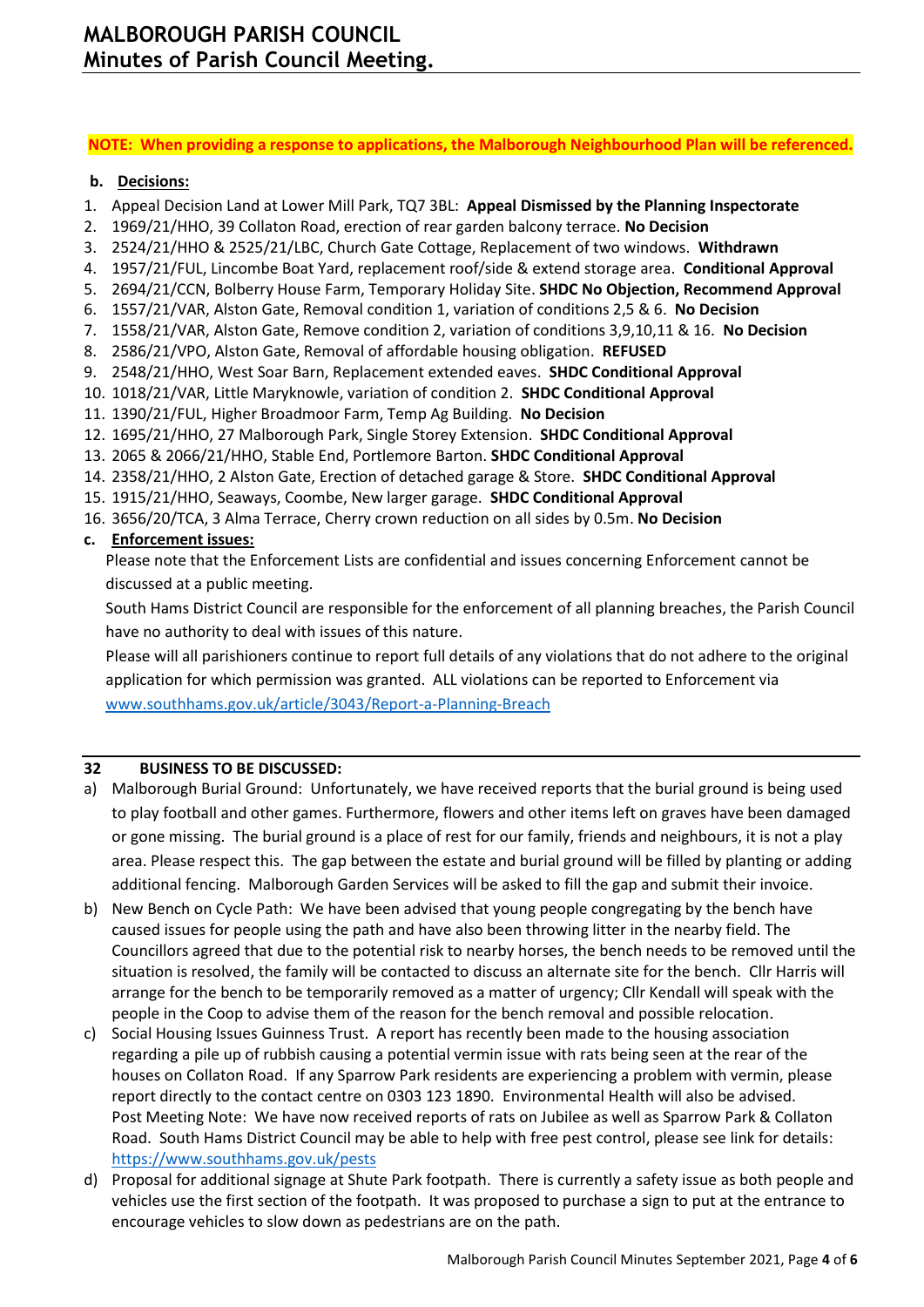## **Proposed Cllr Pedrick, Seconded Cllr Sampson and approved unanimously.**

e) Proposal to support the SHDC Opposition Group regarding rubbish collection chaos. The Opposition Group recently posted the following:

Joint Statement from the Opposition Group SHDC, Rubbish Collection Chaos

*As residents you are being badly let down by SHDC – you have every right to be angry and frustrated. Rather than admit their decision to outsource waste collection services has been a disaster, the leadership stubbornly try to make the proverbial 'silk purse out of a sow's ear.' It was quite clear many months ago that the new outsourced recycling scheme was not fit for purpose. In June, the opposition group forced an extraordinary meeting, as the administration refused to debate the issue in public. We tried to put the contractor FCC on notice of termination of contract. Unfortunately, the majority administration voted this down, and instead procured a number of (empty) promises from FCC. It's now the end of August and brown bin collections have been suspended for at least a month.*

*The latest excuse is lack of drivers. If you pay poor wages when there's a shortage of workers, you're unlikely to fill any vacancies.*

*We will be bringing a motion to full council in September. This will call for the termination of the contract with FCC, bringing the services back in house and working in partnership with more successful councils like Teignbridge.*

*In the meantime, we will be doing everything we can to support the frontline staff in delivering the best service they can. Throughout this fiasco we know it has not been easy for those emptying the bins or answering the phone to angry residents – we thank them for everything they have tried to do. Things won't be solved overnight but we shall continue to highlight incompetence and not be deflected. We are very sorry for the position we find ourselves in, and we will be doing everything to make the administration change their approach.*

Opposition Group SHDC: Cllr Abbott, Cllr Birch, Cllr Brazil, Cllr Hodgson, Cllr Jackson, Cllr Kemp, Cllr Long, Cllr McKay, Cllr O'Callaghan, Cllr Pannell, Cllr Rose, Cllr Sweet & Cllr Thomas

## **This motion was proposed by Cllr K Yeoman, seconded Cllr Pedrick and approved unanimously**

- f) Parking issues between Higher Town/Vicarage Corner. Dangerous parking is causing issues for large vehicles including farm machinery. The police will be asked to monitor the area.
- g) Malborough Park Play Park including grassed area & S106 Deed of Variation. The deed of variation is currently being finalised by the respective legal teams. We are still awaiting quotes for the new play area, despite having sent the details out to a variety of different play companies we have still only got two parties who are definitely interested in quoting. The assessment and award of the contract is therefore delayed until October.
- h) Village Hall Car Park Contract. As yet we have not received any quotes regarding the works, this item is delayed until October. This information will be included in the Malborough Messenger.
- i) Climate Emergency: SMASH CEB see **Appendix B**. Funding for South Hams Energy & Biodiversity Centre. The Councillors expressed concern regarding the operation of SMASH CEB, specifically funds that have been applied for without Council permission. After discussion, it was agreed the concerns of the Councillors will be highlighted to the group along with the comments from the recent Audit.
- j) VAS Report Cllr Sampson. The cameras have remained static over the past month. We continue to share all information with the authorities.
- k) Village Hall Update: Village Hall Minutes are available one month in arrears on the parish website. Information was shared regarding and exciting project for potential electric vehicle charging points at the hall, further information will be shared in due course.

There were horrendous problems with the weekend football matches last week. Collaton Road, driveways and pavements were blocked. Less able parishioners were unable to move around the village and in the event of an emergency access would have been particularly difficult for the emergency services. A letter will be forwarded to the VHC and Football Club with copies being forwarded to the emergency services.

l) Monthly Checks: Defibrillators, Skate Park, Play Area, Toilets & 2 Water Meters. Water Meter for the Allotments is outstanding, all other checks complete.

## **33 FINANCE & GOVERNANCE:**

1. The accounts for 2021/22 month 6 were received, shown as APPENDIX A**.** A mandate sheet and transaction record were produced and signed in respect of all payments: